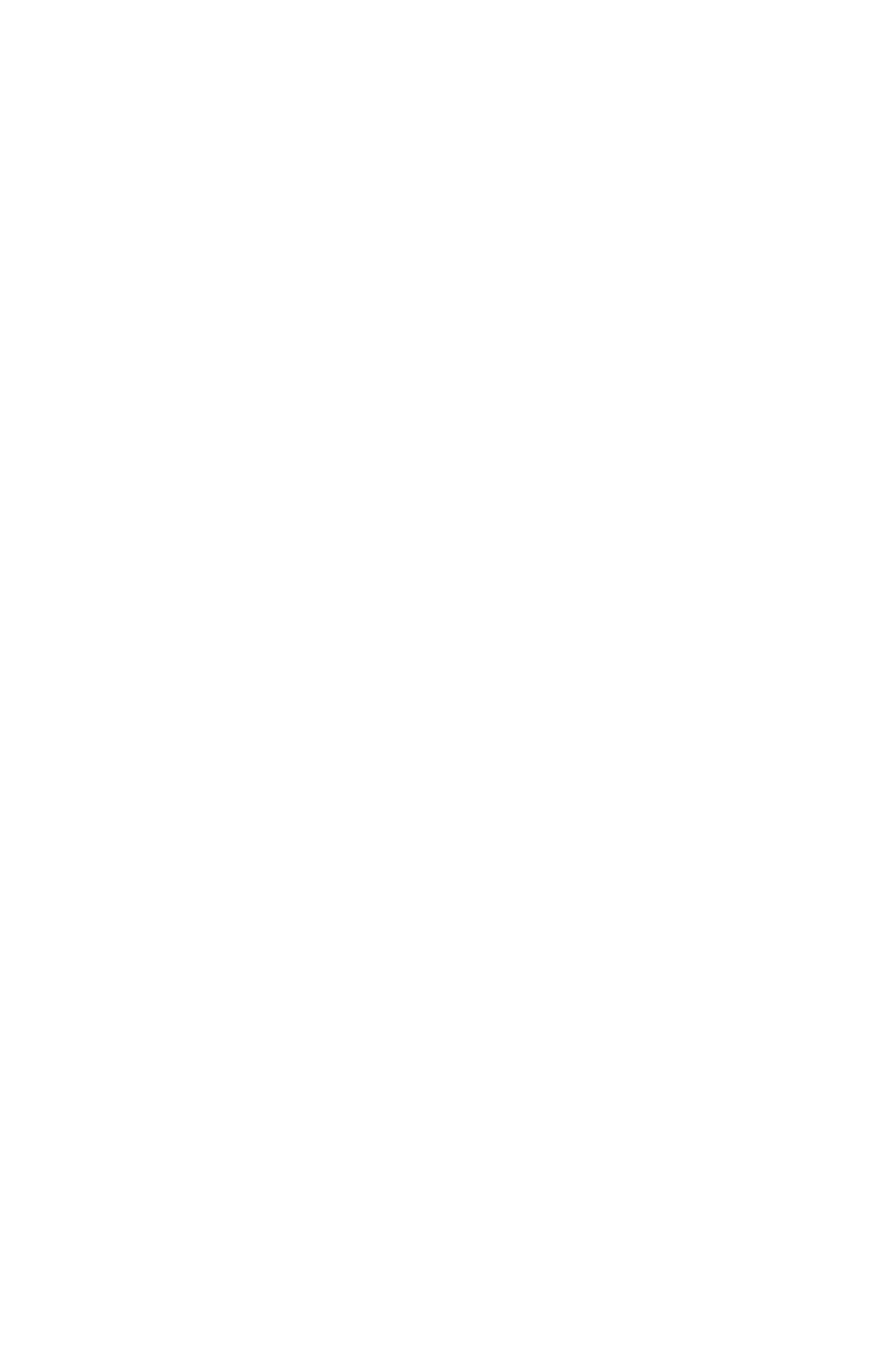# **Sea Nomads of Southeast Asia**

From the Past to the Present

*Edited by*  Bérénice Bellina, Roger Blench and Jean-Christophe Galipaud

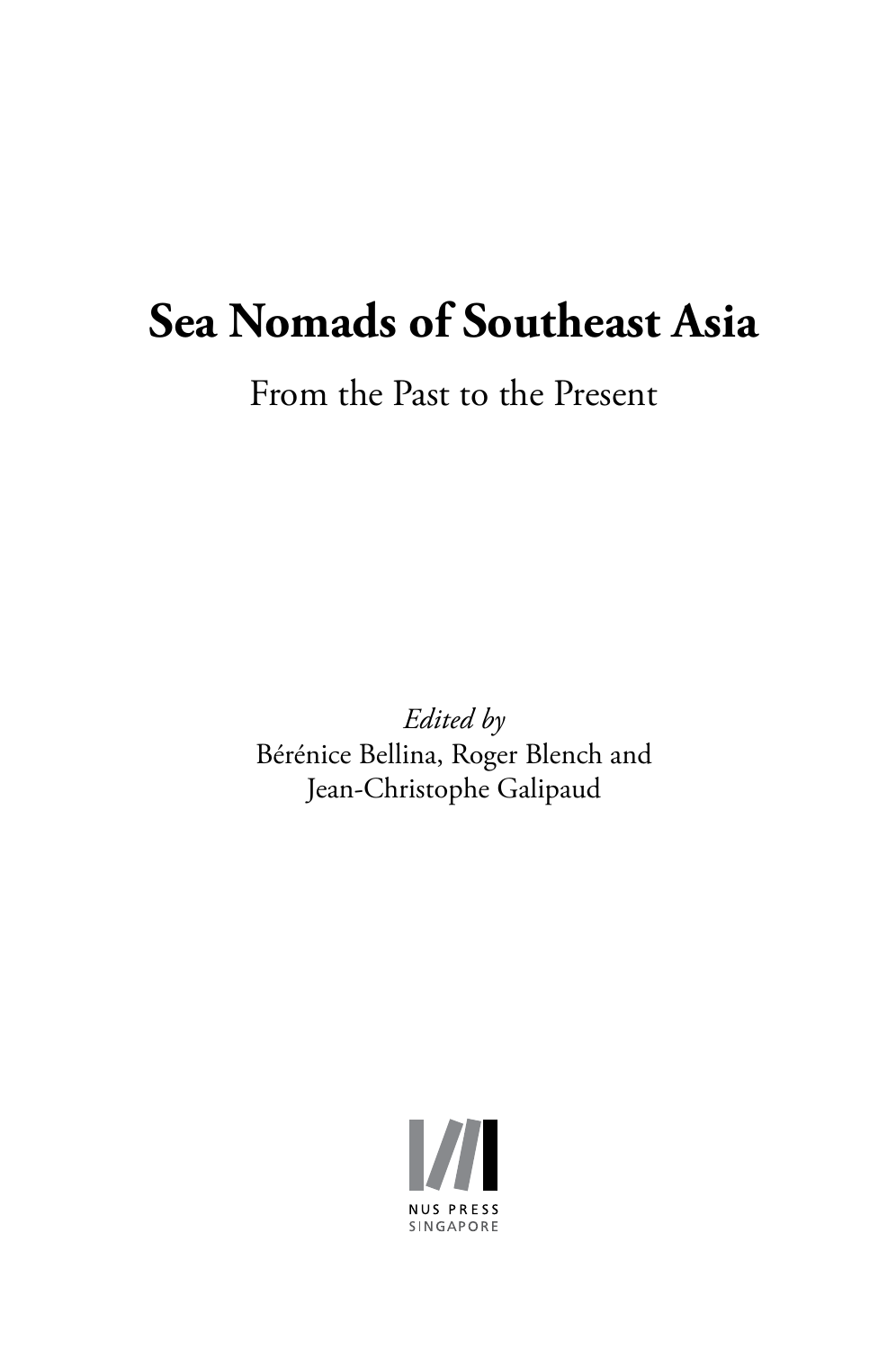#### © 2021 Bérénice Bellina, Roger Blench and Jean-Christophe Galipaud

*Published by:*

NUS Press National University of Singapore AS3-01-02, 3 Arts Link Singapore 117569

Fax: (65) 6774-0652 E-mail: nusbooks@nus.edu.sg Website: http://nuspress.nus.edu.sg

ISBN 978-981-3251-25-0 (paper)

All rights reserved. This book, or parts thereof, may not be reproduced in any form or by any means, electronic or mechanical, including photocopying, recording or any information storage and retrieval system now known or to be invented, without written permission from the Publisher.

#### **National Library Board, Singapore Cataloguing in Publication Data**

Name(s): Bellina, Bérénice, editor. | Blench, R., editor. | Galipaud, Jean-Christophe, editor. Title: Sea nomads of Southeast Asia : from the past to the present / edited by Bérénice Bellina, Roger Blench and Jean-Christophe Galipaud. Description: Singapore : NUS Press, [2021] | Includes index. Identifier(s): OCN 1164382426 | ISBN 978-981-3251-25-0 (paperback) Subject(s): LCSH: Nomads--Southeast Asia--History. | Bajau (Southeast Asian people)--History. | Seafaring life--Southeast Asia--History. | Southeast Classification: DDC 305.9069180959--dc23

*Cover image*: Tukang Besi and Buton, 2011. Photograph courtesy of Lance Nolde.

Typeset by: Ogma Solutions Pvt Ltd Printed by: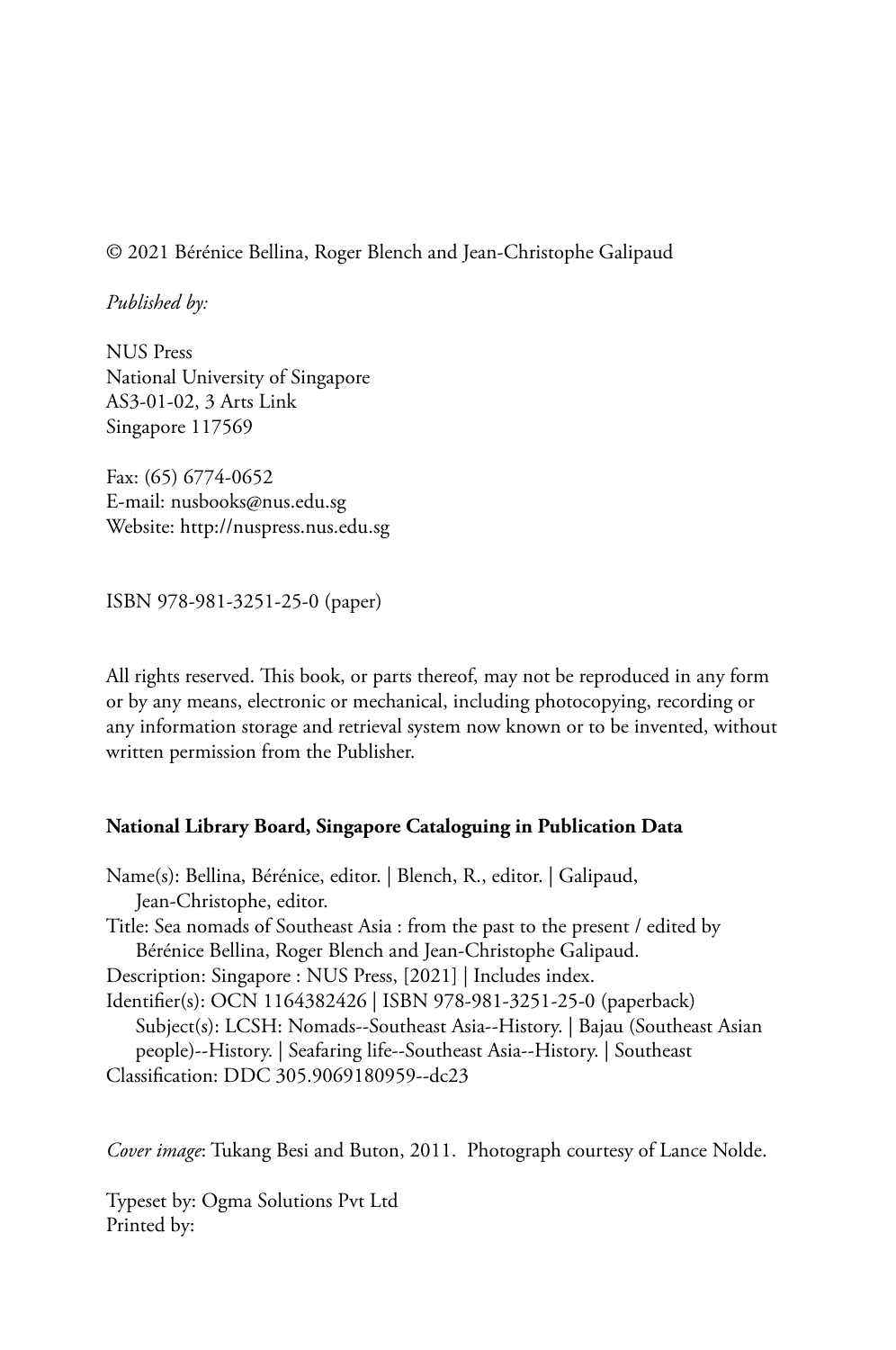## **Contents**

| List of Illustrations<br>Acknowledgements |                                                                                                                                                                                                                                                         | vii<br>XV    |
|-------------------------------------------|---------------------------------------------------------------------------------------------------------------------------------------------------------------------------------------------------------------------------------------------------------|--------------|
| 1.                                        | Sea Nomadism from the Past to the Present<br>Bérénice Bellina, Roger Blench and Jean-Christophe Galipaud                                                                                                                                                | $\mathbf{1}$ |
| 2.                                        | Communities of Practice in a Maritime World: Shared Shell<br>Technology and Obsidian Exchange in the Lesser<br>Sunda Islands, Wallacea<br>Sue O'Connor, Christian Reepmeyer, Mahirta, Michelle C. Langley<br>and Elena Piotto                           | 28           |
| 3.                                        | Late Pleistocene to Mid-Holocene Maritime Exchange Networks<br>in Island Southeast Asia<br>David Bulbeck                                                                                                                                                | 51           |
| 4.                                        | Southeast Asian Early Maritime Silk Road Trading Polities'<br>Hinterland and the Sea Nomads of the Isthmus of Kra<br>Bérénice Bellina, Aude Favereau and Laure Dussubieux                                                                               | 102          |
| 5.                                        | The Orang Suku Laut: Movement, Maps and Mapping<br>Cynthia Chou                                                                                                                                                                                         | 142          |
| 6.                                        | The Linguistic Background to Southeast Asian Sea Nomadism<br>Roger Blench                                                                                                                                                                               | 157          |
| 7.                                        | A Genomic Perspective of the Origin and Dispersal of the<br>Bajaw Sea Nomads in Indonesia<br>Pradiptajati Kusuma, Nicolas Brucato, Murray P. Cox,<br>Chandra Nuraini, Thierry Letellier, Philippe Grangé,<br>Herawati Sudoyo and François-Xavier Ricaut | 177          |
| 8.                                        | Ship Construction and Navigation in the Early South China Seas<br>Roger Blench                                                                                                                                                                          | 198          |
| 9.                                        | 'The Muscles and Sinews of the Kingdom': The Sama Bajo in<br>Early Modern Eastern Indonesia<br>Lance Nolde                                                                                                                                              | 214          |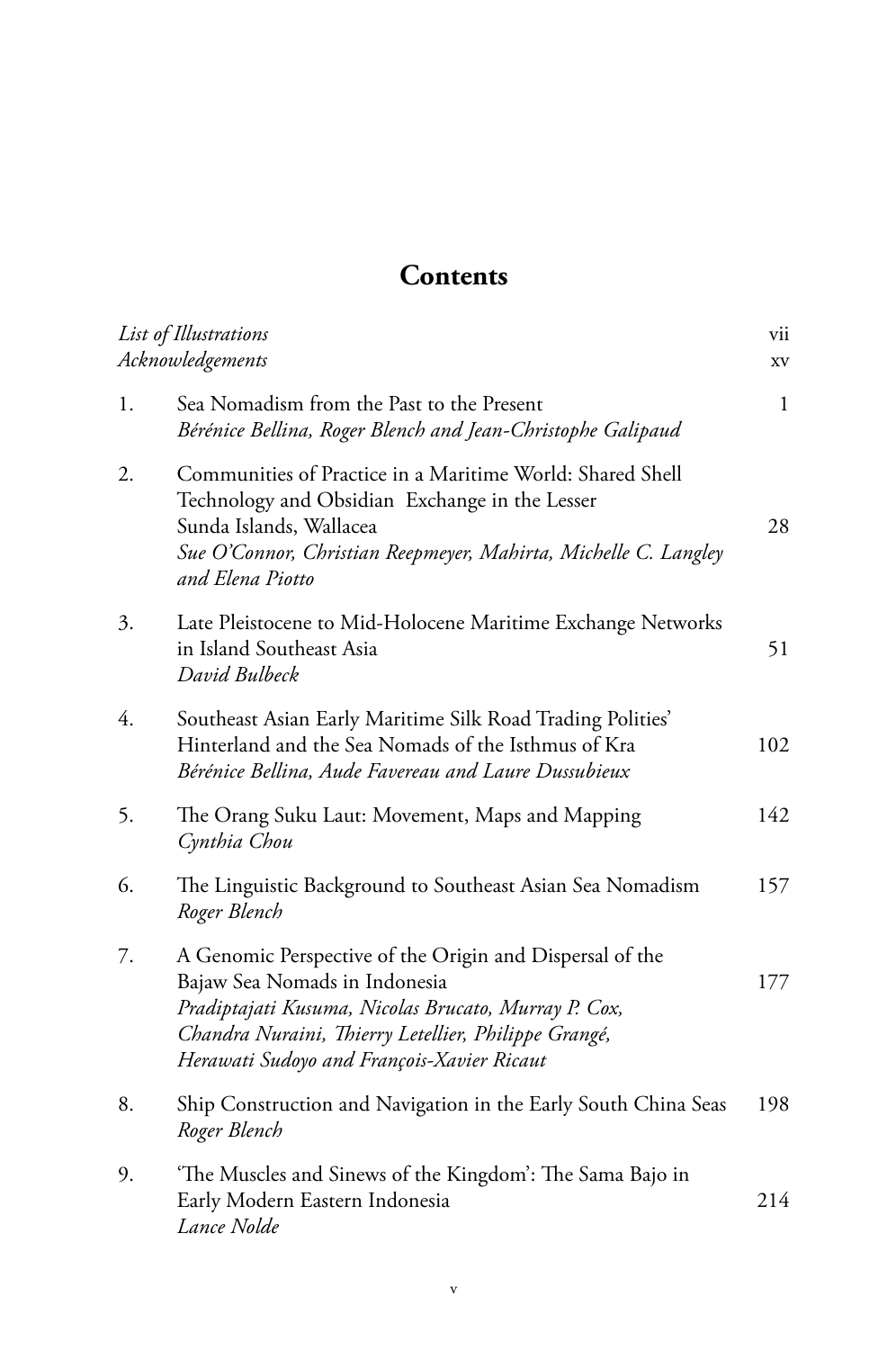| vi    | Contents                                                                                                                                                                                                        |     |
|-------|-----------------------------------------------------------------------------------------------------------------------------------------------------------------------------------------------------------------|-----|
| 10.   | Nomads in the Interstices of History<br>Jacques Ivanoff                                                                                                                                                         | 236 |
| 11.   | Ethno-archaeological Evidence of 'Resilience' Underlying the<br>Subsistence Strategy of the Maritime-adapted Inhabitants of<br>the Andaman Sea<br>Ayesha Pamela Rogers and Richard Engelhardt                   | 254 |
| 12.   | Sea People, Coastal Territories and Cultural Interactions:<br>Tetun Terik and Bunak in the Suai District on the South Coast<br>of Timor-Leste<br>Jean-Christophe Galipaud, Dominique Guillaud and Brunna Crespi | 282 |
| 13.   | The Bajau Diaspora: Origin and Transformation<br>Charles Illouz and Chandra Nuraini                                                                                                                             | 301 |
| 14.   | Maritime Diaspora and Creolisation: A Genealogy of<br>the Sama-Bajau in Insular Southeast Asia<br>Nagatsu Kazufumi                                                                                              | 323 |
| Index | List of Contributors                                                                                                                                                                                            | 358 |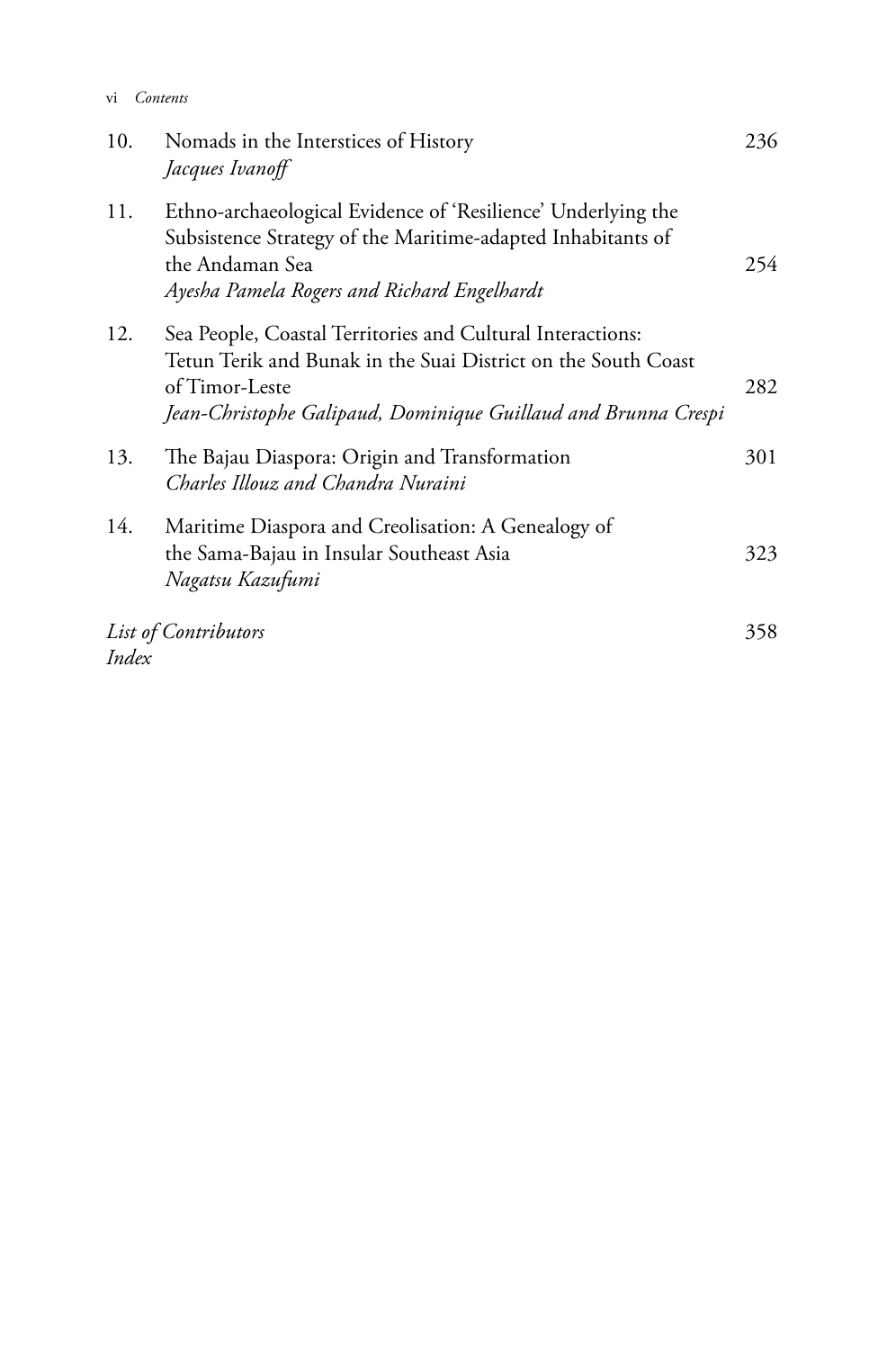## **List of Illustrations**

### *Figures*

| 1.1 | Houseboats in Banjarmasin (southeast Borneo) carry trade goods<br>up and down the rivers from the coast to the interior.                                                                                                                                                   | 14  |
|-----|----------------------------------------------------------------------------------------------------------------------------------------------------------------------------------------------------------------------------------------------------------------------------|-----|
| 1.2 | Hoklo (Hok-ló 福佬) are coastal fishing and trading groups<br>along the coast of southeast China.                                                                                                                                                                            | 15  |
| 1.3 | The Royal Palace of Gowa (South Sulawesi).                                                                                                                                                                                                                                 | 19  |
| 2.1 | J-shaped fish hooks from A) Lene Hara Cave Timor and B)<br>Tron Bon Lei B shelter Alor. The shaft in the Tron Bon Lei B<br>hook has been extrapolated as shown by the dotted line.                                                                                         | 31  |
| 2.2 | Examples of marine shell beads recovered from Timor-Leste.                                                                                                                                                                                                                 | 32  |
| 2.3 | Example of the ethnographic items decorated with Nassarius<br>shell beads from Timor-Leste and Papua New Guinea.                                                                                                                                                           | 34  |
| 2.4 | Stratigraphic section drawing from Tron Bon Lei Square B<br>showing distribution of radiocarbon dates down the profile and<br>position of fish hooks associated with burial in Layer 11.                                                                                   | 38  |
| 2.5 | Concentric rotating hooks from Tron Bon Lei B Layer 11, Alor.                                                                                                                                                                                                              | 39  |
| 2.6 | Examples of marine shell beads recovered from Tron Bon Lei B<br>shelter, Alor.                                                                                                                                                                                             | 40  |
| 2.7 | Total number of stone artefacts, obsidian artefacts and bone<br>fragments by layer at Tron Bon Lei B (left). Distribution of obsidian<br>artefacts from Tron Bon Lei B by stratigraphic layer shown as a<br>percentage of all obsidian artefacts analysed by pXRF (right). | 42  |
| 4.1 | Some of the goods characterising the 'Late Prehistoric<br>South China Sea style'.                                                                                                                                                                                          | 109 |
| 4.2 | Local and exogenous ceramics found on sites of the<br>Isthmus of Kra.                                                                                                                                                                                                      | 112 |
| 4.3 | Bracelet fragments (left), lapidary glass beads (right) from<br>Khao Sek and Khao Sam Kaeo, early period.                                                                                                                                                                  | 118 |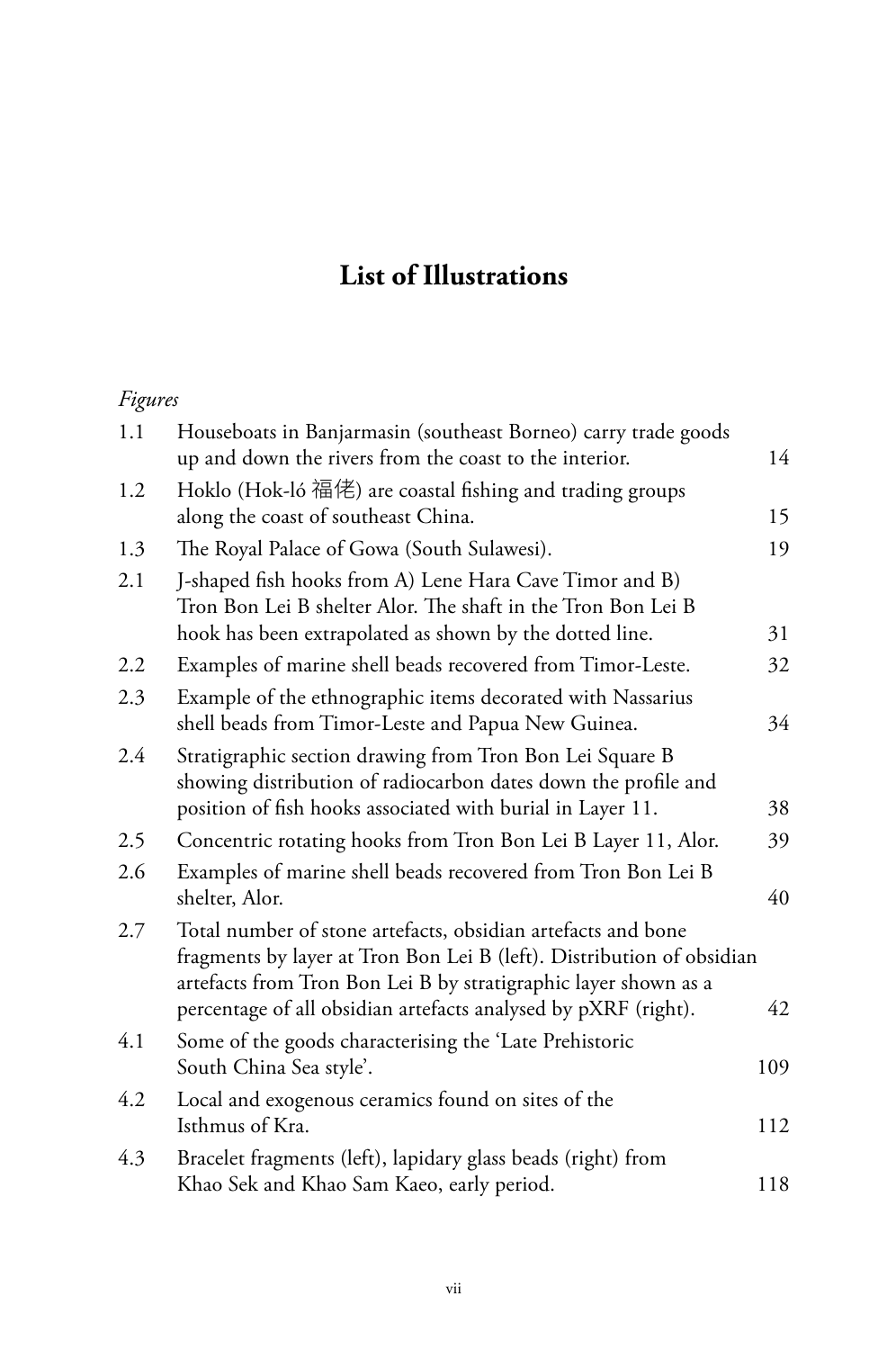| 4.4              | Local Sa Huynh-Kalanay related types of ceramics found<br>in the Kra Isthmus in the Thai-Malay Peninsula.                                                                                                                                                              | 121        |
|------------------|------------------------------------------------------------------------------------------------------------------------------------------------------------------------------------------------------------------------------------------------------------------------|------------|
| 4.5              | Glass material from Ban Na Hyan.                                                                                                                                                                                                                                       | 124        |
| 6.1              | The Samalic languages.                                                                                                                                                                                                                                                 | 160        |
| 6.2              | Orang Laut settlement in Riau.                                                                                                                                                                                                                                         | 161        |
| 6.3              | Schematic model of trade mosaic in the trans-Isthmian region.                                                                                                                                                                                                          | 171        |
| 7.1              | Geographic distribution of Bajaw communities in<br>Island Southeast Asia (dark grey) and the Kendari population<br>in south-western Sulawesi (star).                                                                                                                   | 179        |
| 7.2              | Phylogenetic analysis with fineSTRUCTURE showing that the<br>Kendari Bajaw (Sulawesi) cluster with populations from<br>Sumba (eastern Indonesia), the Philippines and North Borneo.                                                                                    | 186        |
| 7.3a             | Multidimensional scaling (MDS) plot showing $F_{ST}$ values<br>between Indonesian and Malagasy populations based on<br>mtDNA haplogroup frequencies. Western Indonesian<br>populations are shown by triangles; eastern Indonesian<br>populations are shown by circles. | 187        |
| 7.3 <sub>b</sub> | Multidimensional scaling (MDS) plot showing FST values<br>between Indonesian and Malagasy populations based on<br>Y-chromosome haplogroup frequencies. Western Indonesian<br>populations are shown by triangles; eastern Indonesian                                    |            |
| 7.4              | populations are shown by circles.<br>TreeMix analysis on autosomal genome-wide SNP data showing<br>migration nodes from Papua New Guinea Highlander and<br>South Asian groups to the Kendari Bajaw population,                                                         | 188        |
| 7.5              | with migration weights of 13% and 9%, respectively.<br>Shared Identity-By-Descent (IBD) fragments between<br>pairs of individuals in Southeast Asia, using nine filtering<br>thresholds representing old connections (20 cM)<br>to recent connections (80 cM).         | 191<br>192 |
| 8.1              | Schematic evolution of boat types in the South China Seas.                                                                                                                                                                                                             | 201        |
| 8.2              | High-keel boats of the Yami on Lanyu Island.                                                                                                                                                                                                                           | 201        |
| 8.3              | Toraja funerary monument, Waseput.                                                                                                                                                                                                                                     | 203        |
| 8.4              | Sailing raft, Borobudur.                                                                                                                                                                                                                                               | 205        |
| 8.5              | Coastal craft, Borobudur.                                                                                                                                                                                                                                              | 205        |
| 8.6              | Large trading ship, Borobudur.                                                                                                                                                                                                                                         | 206        |
| 8.7              | Siamese ship in Japanese scroll.                                                                                                                                                                                                                                       | 206        |
| 8.8              | Star chart, Marshall Islands.                                                                                                                                                                                                                                          | 207        |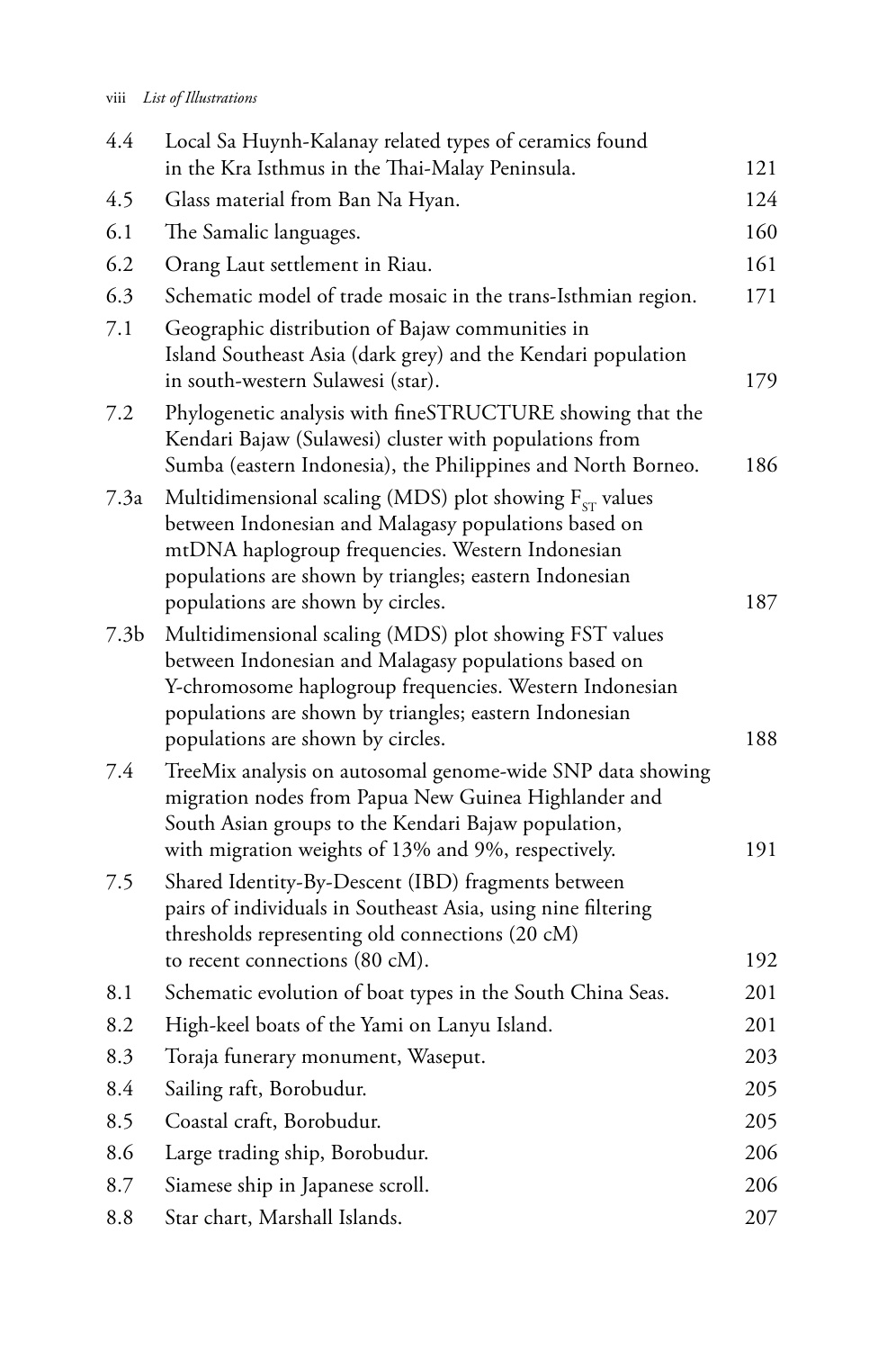| 8.9  | Astro-navigation chart of the South China Sea.                                                                                                                                                                                                                                                                                                                                  | 209 |
|------|---------------------------------------------------------------------------------------------------------------------------------------------------------------------------------------------------------------------------------------------------------------------------------------------------------------------------------------------------------------------------------|-----|
| 8.10 | The Selden map of China and Southeast Asia, ca. 1620.                                                                                                                                                                                                                                                                                                                           | 210 |
| 10.1 | First photographed encounter between the Moken and<br>British government officers in colonial Burma.                                                                                                                                                                                                                                                                            | 238 |
| 10.2 | For the Moken, harpooning turtles symbolises harpooning<br>women, an act of cultural anthropophagy, as well as their<br>refusal of literacy, as script is believed to have been written<br>on the shells of turtles, the consumption of which deprived<br>them of this opportunity.                                                                                             | 241 |
| 10.3 | A Moken flotilla of more than 40 boats, representing about<br>40 nuclear families, hiding from the military underneath foliage.                                                                                                                                                                                                                                                 | 242 |
| 10.4 | Ritually consumed turtles are offered to the ancestors by<br>sacred men. This symbolic act of social anthropophagy<br>(as turtles represent women) enables the Moken to retain<br>their collective memory of and refocus on their relationship<br>with the world and the myths that determine the specificities<br>of their social space.                                       | 243 |
| 10.5 | Despite all the threats that could potentially lead to the<br>disappearance of nomads and their traditions, the Moken<br>are resilient and still know how to build the kabang,<br>a marvel of naval technology, and know where to flee<br>if oppression were to become unbearable.                                                                                              | 247 |
| 10.6 | The Moklen keep traces of past and external influences,<br>illustrated here by an authentic version of the Manora<br>(a well-known theatrical performance in Thailand)<br>performed around a shamanic trance intended to invoke<br>the spirits of the earth and to call upon the divinities to<br>'repair' what has been destroyed (here, the land devastated<br>by tin mines). | 248 |
| 10.7 | Moken extracting tin from the river in Ko Ra<br>(southern Thailand).                                                                                                                                                                                                                                                                                                            | 251 |
| 11.1 | View of Chaw Lay Sea Gypsies of Phuket, southern Thailand;<br>tying up a boat in the bay.                                                                                                                                                                                                                                                                                       | 256 |
| 11.2 | Cultural mapping of the Chaw Lay living within<br>the Phuket area.                                                                                                                                                                                                                                                                                                              | 258 |
| 11.3 | Detailed mapping of the elements of a maritime adapted<br>settlement, including the contents and location                                                                                                                                                                                                                                                                       |     |
|      | of discard middens.                                                                                                                                                                                                                                                                                                                                                             | 259 |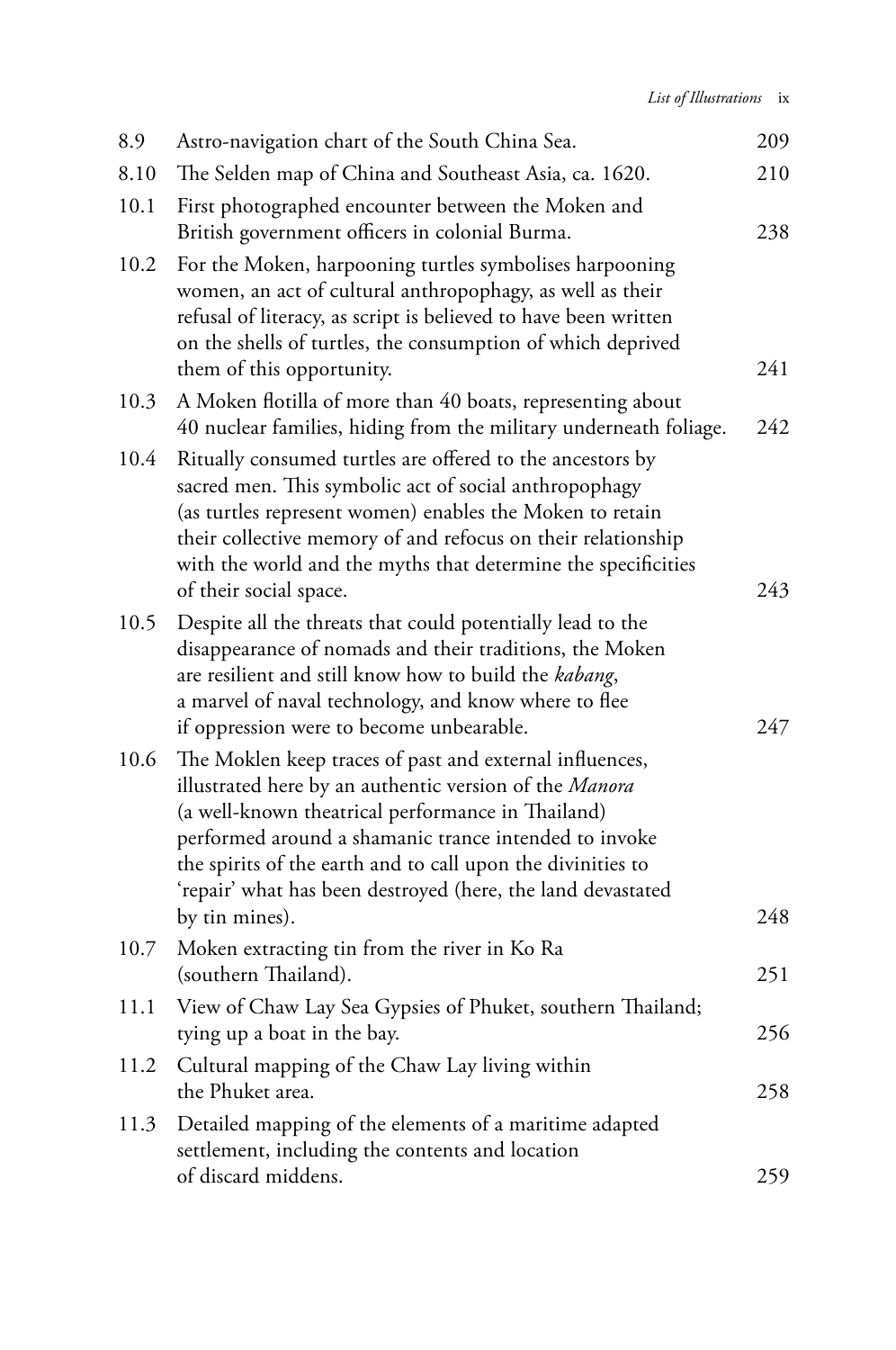### x *List of Illustrations*

| 11.4 | View of 'dermabrasion' of the area underneath a stilted house at<br>Phap Pha-a base camp abandoned more than 100 years ago-to<br>examine fine vertical and horizontal detail.                                                                                                                                                                                 | 260 |
|------|---------------------------------------------------------------------------------------------------------------------------------------------------------------------------------------------------------------------------------------------------------------------------------------------------------------------------------------------------------------|-----|
| 11.5 | The landscape which the Chaw Lay inhabit is characterised<br>by long stretches of sandy beach broken by estuarine areas<br>of mangrove and mud-flat, rocky outcrops and off-shore<br>island groups.                                                                                                                                                           | 263 |
| 11.6 | Access to and harvesting of shellfish is the essential feature<br>of the traditional economic adaptation of all Chaw Lay<br>communities. As a result, bulky and highly visible shell<br>debris is the main archaeological marker of their<br>use of a site.                                                                                                   | 265 |
| 11.7 | Tools used by the Chaw Lay are characteristically few in number<br>and easily movable, as they suit a lifestyle where numerous<br>possessions would be a burden. Items are multi-purpose,<br>light and easy to transport, made of wood, coconut, bamboo,<br>stone and other materials easily available from the local<br>environment.                         | 267 |
| 11.8 | Among the few functional specialists in a Chaw Lay<br>community are those self-identified individuals who have<br>knowledge of spirit matters and can lead ritual activities.<br>They function at ceremonies such as Loy Rua, the biannual<br>gathering with the ancestors immediately before and after<br>annual dispersal at the end of the monsoon season. | 268 |
| 11.9 | Diagram illustrating the Adaptive Cycle which models the<br>interaction and function of traits of resilience.                                                                                                                                                                                                                                                 | 270 |
|      | 11.10 View of a base camp evolved to supply central points and<br>rainy season gathering nodes, reflecting the conservation<br>phase (k) of the Adaptive Cycle.                                                                                                                                                                                               | 272 |
|      | 11.11 Extending the construction of houses into the intertidal by<br>building on stilts in an attempt to increase carrying capacity<br>at a base camp under stress.                                                                                                                                                                                           | 273 |
|      | 11.12 A woman processing fish at Sapam on a village-wide<br>secondary deposition of subsistence refuse.                                                                                                                                                                                                                                                       | 275 |
|      | 11.13 View of Rawai illustrating the blanketing layer of occupation<br>filling up what were formerly open, clean communal spaces.                                                                                                                                                                                                                             | 275 |
|      | 11.14 Rawai base camp - a constricted settlement under severe stress,<br>where over recent decades site space has become so spatially<br>packed that there is no option for expansion, resulting in<br>the blurring or loss of the characteristic Chaw Lay sense of                                                                                           |     |
|      | differentiation of space and functional grouping.                                                                                                                                                                                                                                                                                                             | 279 |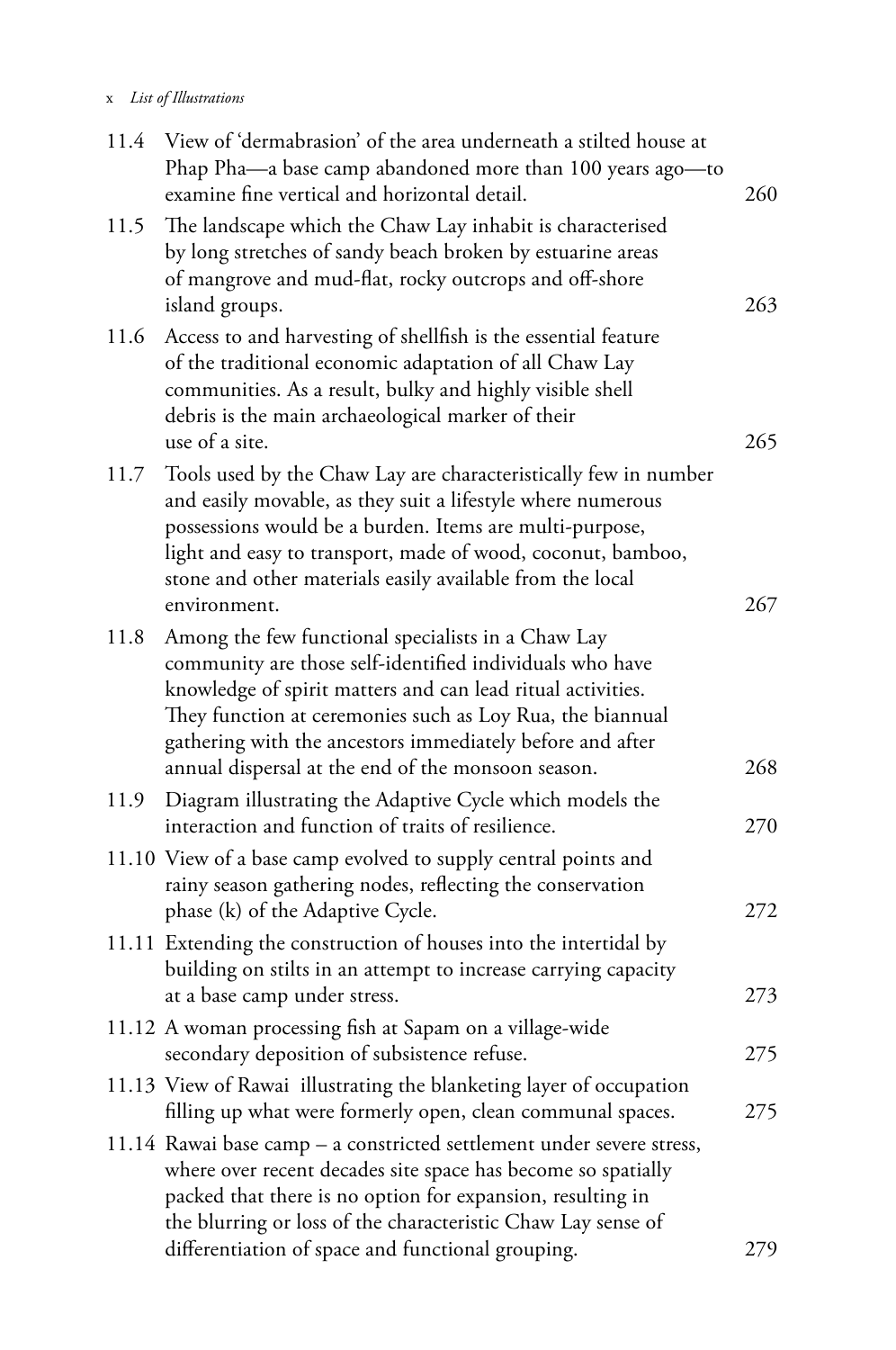*List of Illustrations* xi

| 13.1 | Sama-Bajau in all Austronesian languages.                                                                                           | 303 |
|------|-------------------------------------------------------------------------------------------------------------------------------------|-----|
| 13.2 | Tree diagram of Sama-Bajau languages.                                                                                               | 304 |
| 14.1 | An aerial view of Sapeken Island taken by satellite image.                                                                          | 308 |
| Maps |                                                                                                                                     |     |
| 1.1  | Approximate distribution of sea nomad groups in Southeast Asia.                                                                     | 13  |
| 2.1  | Location map showing Lesser Sunda Islands (lower map)<br>and location of archaeological sites discussed in the text<br>(upper map). | 30  |
| 3.1  | Southeast Asian sites with anatomically modern human<br>habitation by 30,000 BP.                                                    | 52  |
| 3.2  | Southeast Asian sites with 17,000-15,000 BP human habitation,<br>with and without ground-stone tools.                               | 64  |
| 3.3  | Southeast Asian sites with 30,000-28,000 BP human habitation,<br>with and without rock art.                                         | 65  |
| 3.4  | Southeast Asian sites with 14,000-11,000 BP human habitation,<br>with and without bone tools.                                       | 67  |
| 3.5  | Southeast Asian sites with 10,000-7500 BP human habitation,<br>with and without bone points.                                        | 68  |
| 3.6  | Southeast Asian sites with 12,000-10,000 BP human habitation,<br>with and without shell fish hooks.                                 | 69  |
| 3.7  | Southeast Asian sites with 12,000-10,000 BP human habitation,<br>with and without shell ornaments.                                  | 70  |
| 3.8  | Southeast Asian sites with 7000-5000 BP human habitation,<br>with and without marine shell ornaments.                               | 71  |
| 3.9  | Southeast Asian sites with 9000-7000 BP human habitation,<br>with and without marine shell adzes.                                   | 72  |
| 3.10 | Southeast Asian sites with 9000–6000 BP human habitation,<br>with and without marine shell scrapers.                                | 73  |
| 3.11 | Southeast Asian sites with 11,000-10,000 BP flexed and<br>fractional burials.                                                       | 74  |
| 3.12 | Mortuary disposals in sites with 4000-3000 BP human<br>habitation in Southeast Asia.                                                | 75  |
| 3.13 | Southeast Asian sites with 11,000-9000 BP human habitation,<br>with and without obsidian.                                           | 77  |
| 3.14 | Southeast Asian sites with 8000–7000 BP human habitation,<br>with and without translocated fauna.                                   | 78  |
| 3.15 | Southeast Asian sites with 5000–4000 BP human habitation,<br>with and without translocated fauna.                                   | 79  |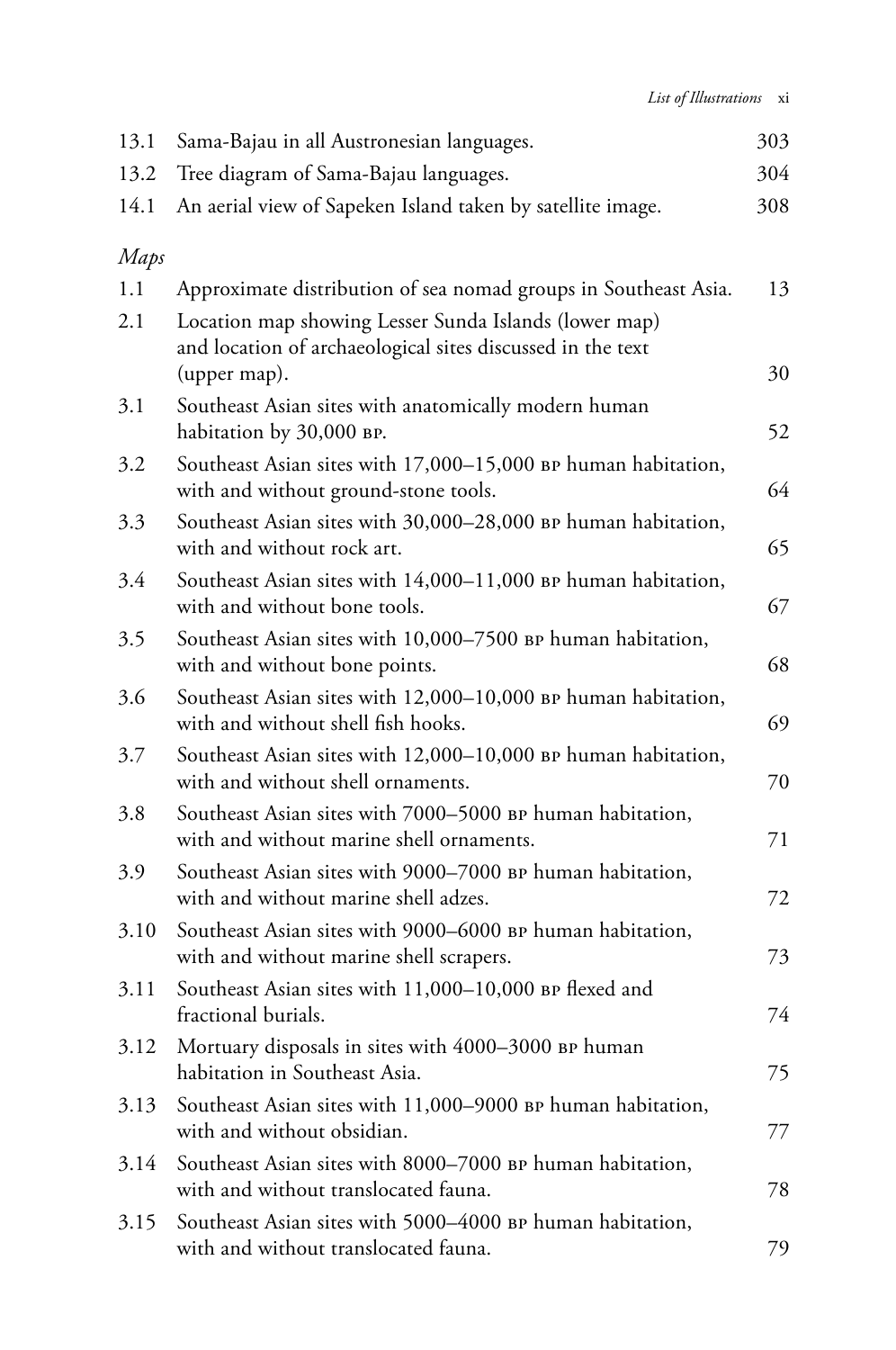### xii *List of Illustrations*

| 3.16   | Lithics characterisation of sites with 6000-5000 BP human<br>habitation in Southeast Asia.                                                                                       | 82  |
|--------|----------------------------------------------------------------------------------------------------------------------------------------------------------------------------------|-----|
| 3.17   | Pottery characterisation of sites with 4500-3500 BP human<br>habitation in Southeast Asia.                                                                                       | 83  |
| 4.1    | Sites surveyed and/or excavated by the French-Thai<br>Archaeological Mission.                                                                                                    | 108 |
| 4.2    | Maps showing the location of sites and types of industries<br>analysed for each site.                                                                                            | 113 |
| 5.1    | Orang Suku Laut Map.                                                                                                                                                             | 144 |
| 6.1    | The Vezo hypothesis.                                                                                                                                                             | 168 |
| 10.1   | Distribution of the main Austronesian sea nomad groups<br>of the Malay Peninsula.                                                                                                | 240 |
| 11.1   | The main base camps discussed showing their locations in<br>the network, evolving towards entrophy through a series<br>of seasonal fluctuations in size and population density.  | 277 |
| 12.1   | The area of Suai on the southwest coast of East Timor<br>with localisation of names cited in the chapter.                                                                        | 283 |
| 13.1   | Overview of locations of Bajau groups over their dispersal area.                                                                                                                 | 306 |
| 13.2   | Wuring, a Bajau village near Maumere in Flores.                                                                                                                                  | 308 |
| 14.1   | Southeast Asian Maritime World and the two Focused Regions.                                                                                                                      | 324 |
| 14.2   | Selected sites of intensive and extensive fieldworks the author<br>conducted from 1994 to 2015.                                                                                  | 326 |
| 14.3   | Distribution of the Bajau population in 2000. Population by<br>province in the Philippines, by <i>daerah</i> (district) in Malaysia,<br>and by kabupaten (regency) in Indonesia. | 329 |
| 14.4   | Distribution of the Bajau [Source: I made this map referring to<br>Grimes ed. (2000) and my fieldwork on "the digital base maps"].                                               | 330 |
| 14.5   | Distribution and cluster of the Bajau in Indonesia, 2000.                                                                                                                        | 334 |
| 14.6   | Sapeken and the maritime networks of the Bajau.                                                                                                                                  | 348 |
| Tables |                                                                                                                                                                                  |     |
| 3.1    | Numerical identification of sources used for the distribution maps.                                                                                                              | 55  |
| 3.2    | Sources by distribution map.                                                                                                                                                     | 57  |
| 3.3    | Summary of Liang Bua Sector IV identifications<br>(number of individual specimens) relevant to this contribution,<br>from Van den Burgh et al. (2009: Fig. 2, Appendix A).       |     |
|        | Note: Deepest porcupine, civet and macaque remains<br>all occur in spit 16 or spit 17.                                                                                           | 63  |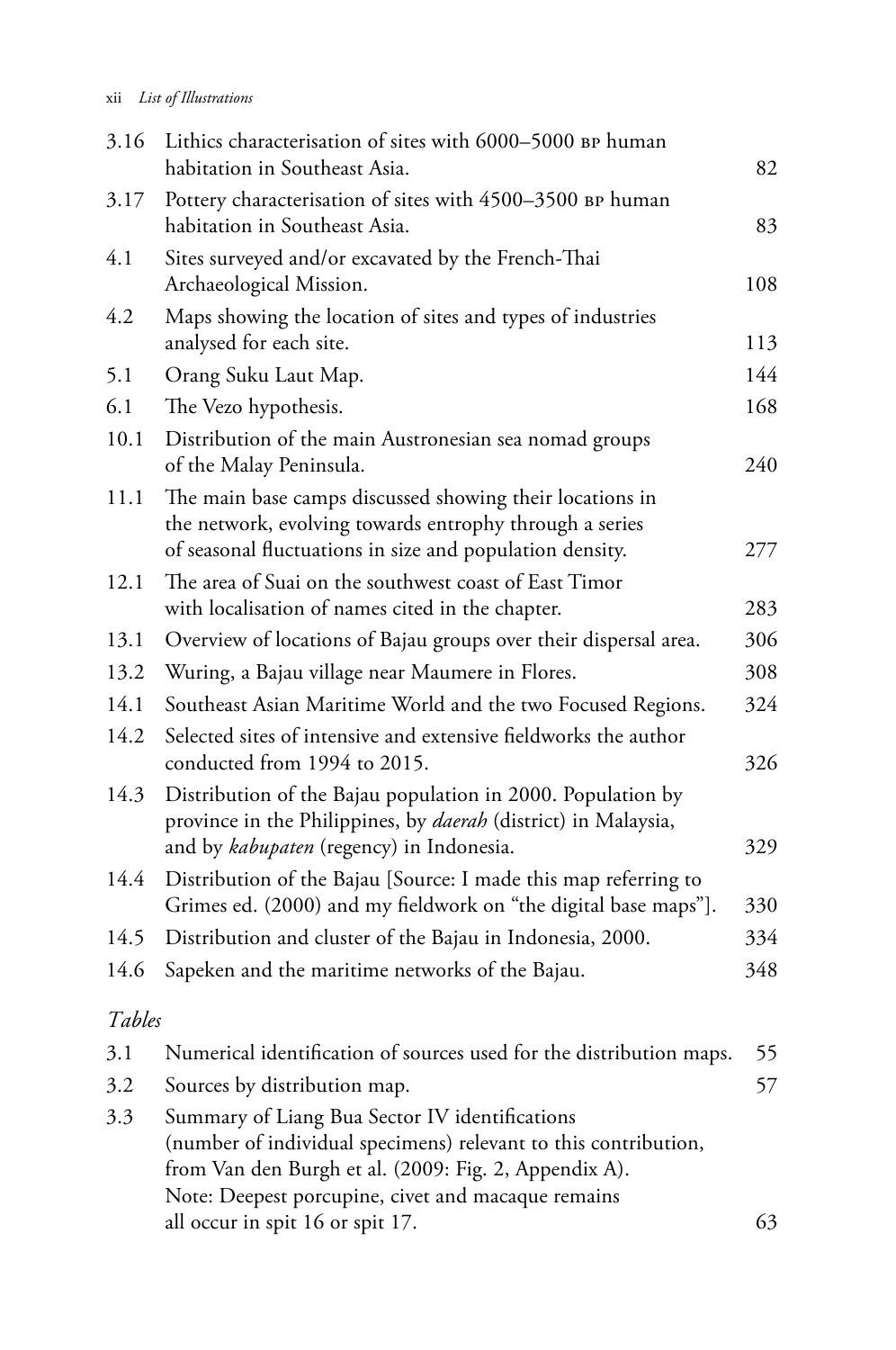| 3.4  | Southeast Asia osseous artefacts 16,000 BP and older.                                                                                                                          | 66  |
|------|--------------------------------------------------------------------------------------------------------------------------------------------------------------------------------|-----|
| 3.5  | Fourth millennium BP ISEA dates for domesticates also<br>found in Lapita sites.                                                                                                | 80  |
| 3.6  | Summary of proposed Pleistocene maritime exchange networks<br>(approximate chronological order).                                                                               | 85  |
| 3.7  | Summary of proposed Holocene maritime exchange networks<br>(approximate chronological order).                                                                                  | 86  |
| 3.8  | Correspondences between mtDNA haplogroup dispersals and<br>archaeologically attested maritime interaction axes.                                                                | 86  |
| 4.1  | Sites and analysed material by the authors in the Isthmus of Kra.                                                                                                              | 114 |
| 6.1  | Linguistic affiliation of sea nomad populations.                                                                                                                               | 158 |
| 6.2  | Sailfish in Moken/Moklen.                                                                                                                                                      | 164 |
| 6.3  | Big-eye scad in Moken/Moklen.                                                                                                                                                  | 164 |
| 6.4  | Lake/ocean in Moklen.                                                                                                                                                          | 164 |
| 6.5  | Gill net in Moken/Moklen.                                                                                                                                                      | 165 |
| 6.6  | Hearth on boat in Moken/Moklen.                                                                                                                                                | 165 |
| 6.7  | Fishtrap in Moken/Moklen.                                                                                                                                                      | 165 |
| 6.8  | Bracelet in Moken/Moklen.                                                                                                                                                      | 165 |
| 6.9  | Vezo fish names and their corresponding Malayopolynesian<br>etymologies.                                                                                                       | 166 |
| 7.1  | Frequency of Bajaw haplogroups for (left) mtDNA and<br>(right) the Y chromosome.                                                                                               | 184 |
| 7.2  | Admixture sources showing the percentage of admixture<br>for each population of interest with dates in generations<br>and years before present (YBP). Bootstrap 95% confidence |     |
|      | intervals are given in parentheses.                                                                                                                                            | 194 |
| 14.1 | Population change in Kangean and Sapeken (1896-2000).                                                                                                                          | 350 |